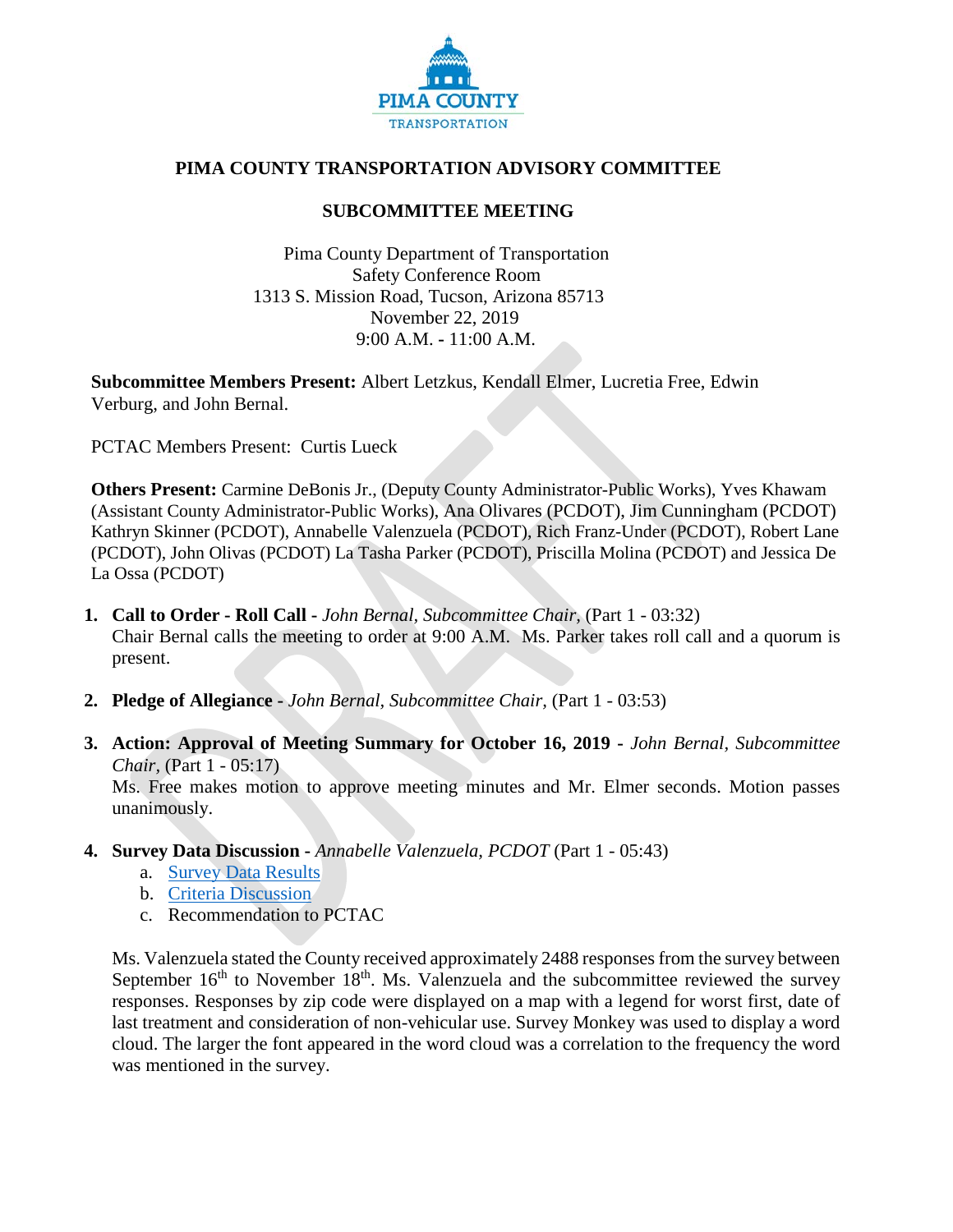Mr. Verburg stated that he reviewed a 20% sample of the respondents with content analysis. Content analysis is a research tool to determine the presence of certain words, themes, or concepts using qualitative data. Using content analysis, researchers can quantify and analyze the presence, meaning and relationship of certain words, themes, or concepts. Researchers can then make inferences about the messages within the texts, the writer, and audience. Mr. Verburg looked for different themes and found seven or eight categories running through the responses. Three of the prominent responses were repair worst first, date of last treatment and consideration of nonvehicular use.

Chair Free stated she read the respondents comments and while many advocated for repair of specific roads other words that she noticed were patching repairs, Band-Aid, streets/road closures, and how streets indicate the quality of the neighborhood.

Mr. Elmer examined the data and found that road conditions and safety was viewed as important. He categorized the responses into themes, which included condition of roads, age of road, date of last treatment, traffic volume, safety, flooding, non-vehicular use and vehicle damage. Mr. Elmer concluded his take away from the survey was repair worst roads first.

Mr. Franz-Under discussed the road list schedule moving forward. Pima County Transportation Advisory Committee (PCTAC) shall approve criteria and complete data prep in December. Data uploaded to StreetSaver in January and various scenarios will be tested for functionality. Bid packages for road list preparation to be submitted to PCTAC and Board of Supervisors (BOS) March through April and the FY21 bid packages to procurement in May.

Discussions were had regarding what budgetary split between local, arterial and collector roads will accomplish a Pavement Condition Index (PCI) of 80 by year 2030. The Return on Investment (ROI) comparison for local and arterial/collector 66/34 basic budget split for \$530M fluctuates between local distribution scenarios (i.e., equal, percentage of local or failed and no filter). Note that applying any criteria detracts from the ROI.

**MOTION** by Edwin Verburg and Lucretia Free, (Part 3 - 29:18)

Mr. Verburg made a motion that the subcommittee adopt the secondary criteria for road repair. The motion is seconded (inaudible). Motion passes unanimously.

Ms. Free made a motion to approve the local road overall process to recommend to the committee. The motion is seconded (inaudible). Motion passes unanimously.

- 1. Basic Budget Split of 66% to Local roads and 34% to Arterial/Collector Roads
- 2. Complete StreetSaver Data Upload (1/15/20)
- 3. Run StreetSaver needs calculation and export road list
- 4. In Excel or alternate, rank list of all roads segments form worse to best
	- a. Primary ranking criterion: Pavement Condition Index (PCI)
	- b. Secondary ranking criterion for road with same PCI:
		- i. Safety (school crosswalk and sidewalks)